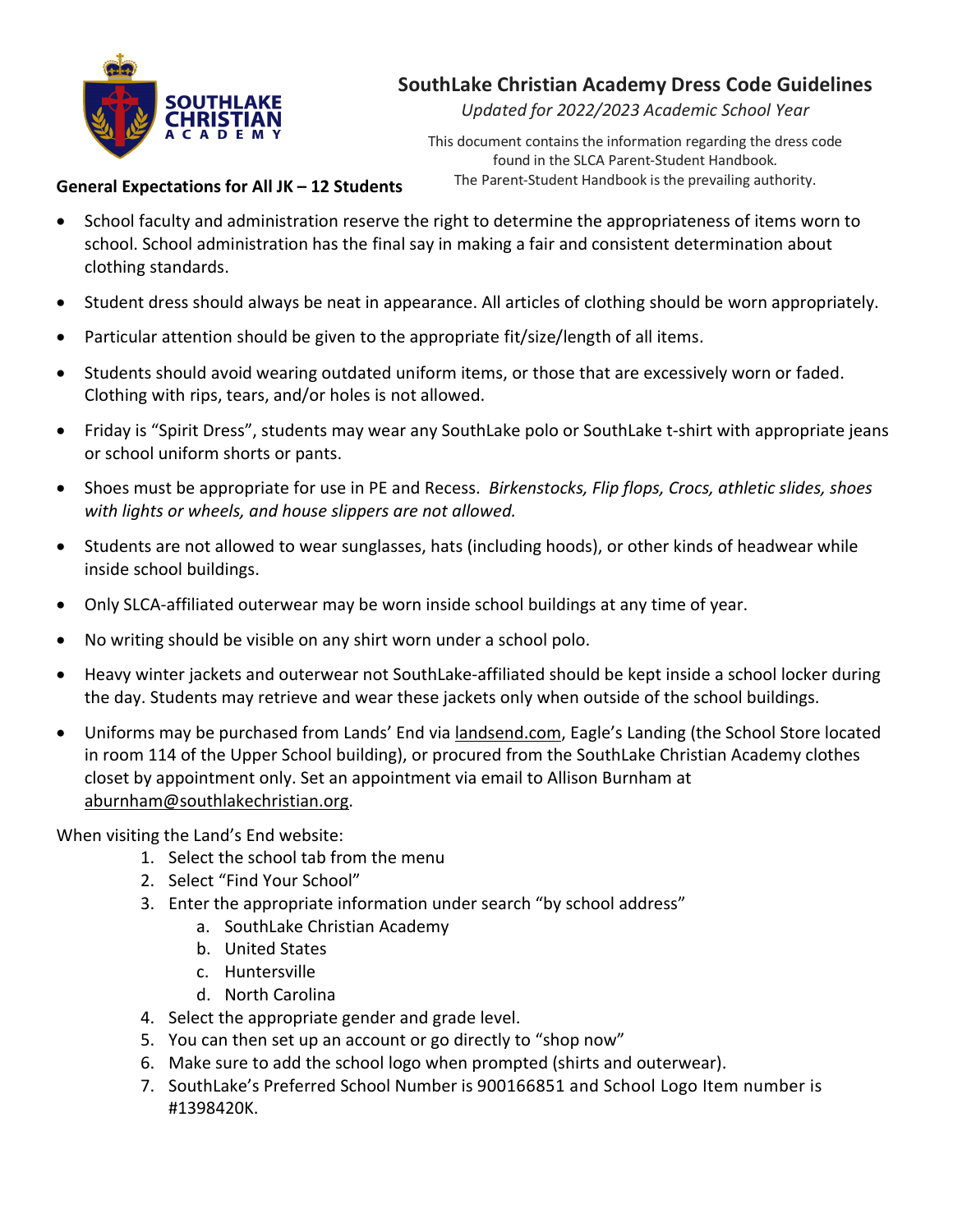## **Lower School Dress Requirements (Grades JK-4):**

### **Important Lower School Uniform Policies:**

- 1. Lower School Students (JK 4) will wear Informal Uniform Monday through Thursday.
- 2. Friday is "Spirit Day." Students may wear any SouthLake polo or SouthLake t-shirt with appropriate jeans or school uniform shorts or pants. Spirit Day shirts include Missions T-shirts, Fine Arts Tshirts or other t-shirts purchased at the School Store.
- 3. Lower School students may NOT wear cargo shorts/pants, jean shorts, athletic shorts/pants, wind pants, warmup pants, sweatpants, or joggers. Leggings are allowed for layering under uniform only.
- Lower School Girls' Formal Uniform
	- o Navy Jumper (Lands' End item #527913-BPX)
	- o White Peter Pan-collared shirt in short-sleeve or long-sleeve (Lands' End Item #528947-BP0 or #528942-BP8) or limited quantities available in School Store
	- o Dress shoes (dark)
- Lower School Girls' Informal Uniform
	- o Polo and Performance-Fit Polo Shirts (Lands' End various item numbers and colors or limited quantities available in School Store)
	- o Navy or khaki pants and shorts (Lands' End or any Lands' End-style)
	- o Dark belt

*Informal uniform also includes dresses, skirts, and outerwear options including sweaters, jackets, and more listed under the "Daily Wear" tab through Lands' End.*

- Lower School Boys' Formal Uniform
	- o Long-sleeved, light-blue, oxford with school logo (Lands' End Item #529205-BPX)
	- o Navy pants (Lands' End Item #529023-BP2 or any Lands' End-style)
	- o Dress shoes (dark)
	- o Dark belt
- Lower School Boys' Informal Uniform
	- o Polo and Performance-Fit Polo Shirts with school logo: (Lands' End various item numbers and colors, or limited quantities available in School Store)
	- o Navy or khaki pants or shorts (Lands' End or any Lands' End-style)
	- o Dark belt

*Informal uniform also includes outerwear options including sweaters, jackets, and more listed under the "Daily Wear" tab through Lands' End.*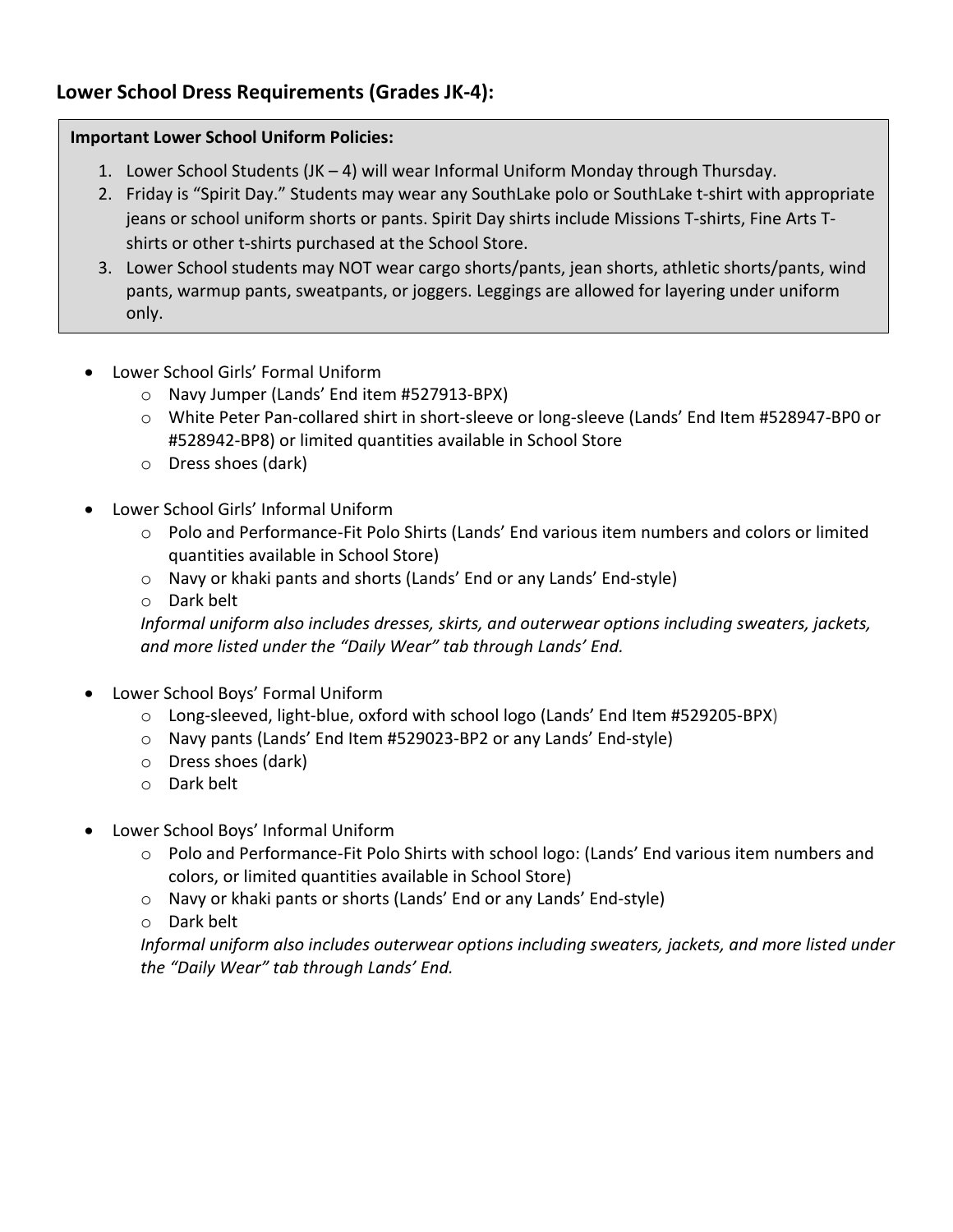## **Middle School Dress Code (Grades 5-8):**

### **Important Middle School Uniform Policies:**

- 1. Intermediate Students (5 6) will wear Informal Uniform Monday through Thursday.
- 2. Junior High Students  $(7 8)$  will wear informal uniform Monday, Tuesday, and Thursdays. Every Wednesday, students will wear the formal uniform.
- 3. Friday is "Spirit Day." Students may wear any SouthLake polo or SouthLake t-shirt with appropriate jeans or school uniform shorts or pants.
- 4. All shorts should have at least a 5" inseam.
- 5. Middle School students may NOT wear cargo shorts/pants, jean shorts, athletic shorts/pants, wind pants, warmup pants, sweatpants, joggers, yoga pants, jeggings, leggings or spandex.
- Middle School Girls' Formal Uniform
	- o Any Lands' End classic navy solid skirt or skort
	- o White oxford w/ school logo (Lands' End long-sleeved Item #528924-BPX or short-sleeved Item #528919-ALX)
	- o Dress shoes (dark)
- Middle School Girls' Informal Uniform
	- o Polo and Performance-Fit Polo Shirts w/ school logo (Lands' End various item numbers and colors or limited quantities available in School Store)
	- o Navy or khaki pants or shorts with at least a 5" inseam (Lands' End or any Lands' End-style)
	- o Dark belt

*\*Informal uniform also includes dresses, skirts, and outerwear options including sweaters, jackets, and more listed under the "Daily Wear" tab through Lands' End.*

- Middle School Boys' Dress Uniform
	- o Long-sleeved, light-blue, oxford w/ school logo (Lands' End Item #529205-BPX)
	- o Navy pants (Lands' End Item #529023-BP2 or any Lands' End-style pant)
	- o Solid, dark belt
	- o Dress shoes (dark)
- Middle School Boys' Informal Uniform
	- o Polo and Performance-Fit Polo Shirts w/ school logo: (Lands' End various item numbers and colors, or limited quantities available in School Store)
	- o Navy or khaki pants or shorts (Lands' End or any Land's End-style)
	- o Dark Belt

*\*Informal uniform also includes outerwear options including sweaters, jackets, and more listed under the "Daily Wear" tab through Land's End.*

- Junior High Girls' & Boys' PE Uniform (Required for 7 8 students only)
	- o Navy Mesh PE shorts (Lands' End Girl's Item #529020-BP9, Boy's Item #529203-BP0)
	- o PE t-shirts may be purchased from the School Store in White, Navy, or Pink for \$12. The

previous Lands' End navy or gray PE shirts will also be accepted for the 2022/2023 school year. *\*JK-6th grade students do not need to change clothes for their PE Special. All students in grades 7- 12 must dress out for physical education classes such as PE, weight training, fitness training, etc., in the SLCA-approved PE uniform from Lands' End and the School Store.*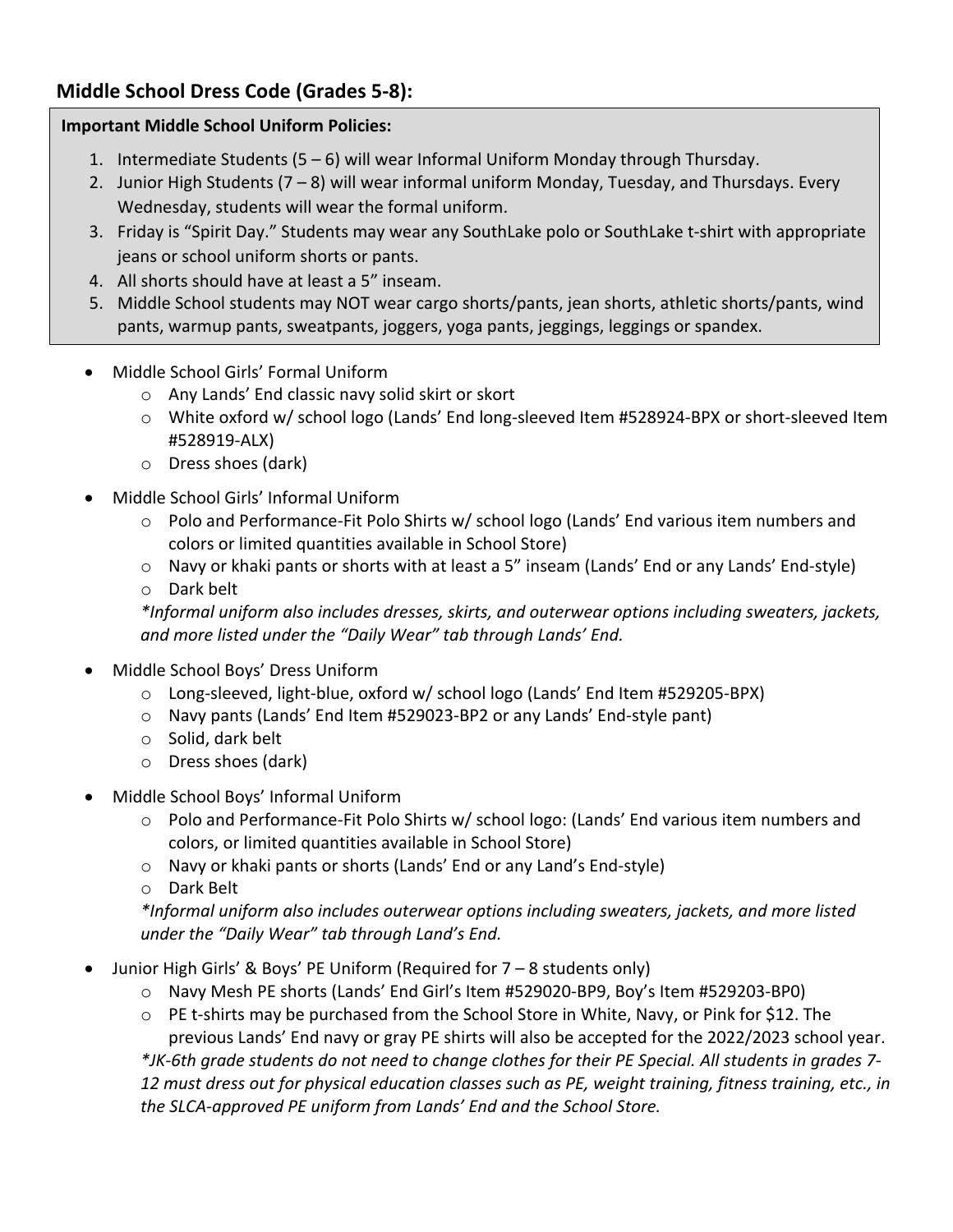## **Upper School Dress Code (Grades 9-12)**

#### **Important Upper School Uniform Policies:**

- 1. Upper School Students (9 12) will wear informal uniform Monday, Tuesday, and Thursdays. Every Wednesday, students will wear the formal uniform.
- 2. Seniors ONLY may wear college/university t-shirts or sweatshirts on informal uniform days during second semester.
- 3. Friday is "Spirit Day." Students may wear any SouthLake polo or SouthLake t-shirt with appropriate jeans or school uniform shorts or pants. Spirit Day shirts include Missions T-shirts, Fine Arts T-shirts or other t-shirts purchased at the School Store.
- 4. All shorts should have at least a 5" inseam.
- 5. Students in grades 9-12 may NOT wear cargo shorts/pants, jean shorts, athletic shorts/pants, wind pants, warmup pants, sweatpants, joggers, yoga pants, jeggings, leggings or spandex.
- Upper School Girls' Formal Uniform
	- o Any Lands' End khaki long pant or Lands' End-style khaki long pant
	- o Solid, dark belt
	- o Long-sleeved, white, oxford shirt w/ school logo (Lands' End #458436-BP2)
	- o Navy Hopsack Blazer. No school crest. (Lands' End Item #473115-BP5)
	- o Dress shoes (dark)

*Class of 2023, 2024 & 2025 students may wear a previously purchased Blazer with the school crest for 2022/2023 school year, but new purchases of the Blazer should not have the school crest. Class of 2026 should purchase the Hopsack blazer with no school crest.*

- Upper School Boys' Formal Uniform
	- o Any Lands' End khaki long pant (or Lands' End-style pant example: Item # 243850-BP5)
	- o Solid, dark belt
	- o Classic navy/gold school uniform tie (Lands' End #426748-BP7)
	- o Long-sleeved, white, oxford shirt w/ school logo (Lands' End #458481-BP8)
	- o Navy, Hopsack Blazer. No school crest. (Lands' End Item #315357-BP3)
	- o Dress shoes (dark)

*Class of 2023, 2024 & 2025 students may wear a previously purchased Hopsack Blazer with the school crest for the 2022/2023 school year. All new purchases of the Blazer should not have the school crest. Class of 2026 should purchase the Hopsack Blazer with no school crest.*

- Upper School (9 12) Girls' & Boys' Informal Uniform
	- o Polo and Performance-Fit Polo Shirts with school logo (Lands' End various item numbers and colors, or limited quantities available in School Store) *\* Seniors ONLY may wear college/university t-shirts or sweatshirts on informal uniform days during second semester.*
	- o Navy or khaki pants or shorts with at least a 5-inch inseam (Lands' End or any Lands' End-style)
	- o Dark belt

*\*Informal uniform also includes outerwear options including sweaters, jackets, and more listed under the "Daily Wear" tab through Lands' End.*